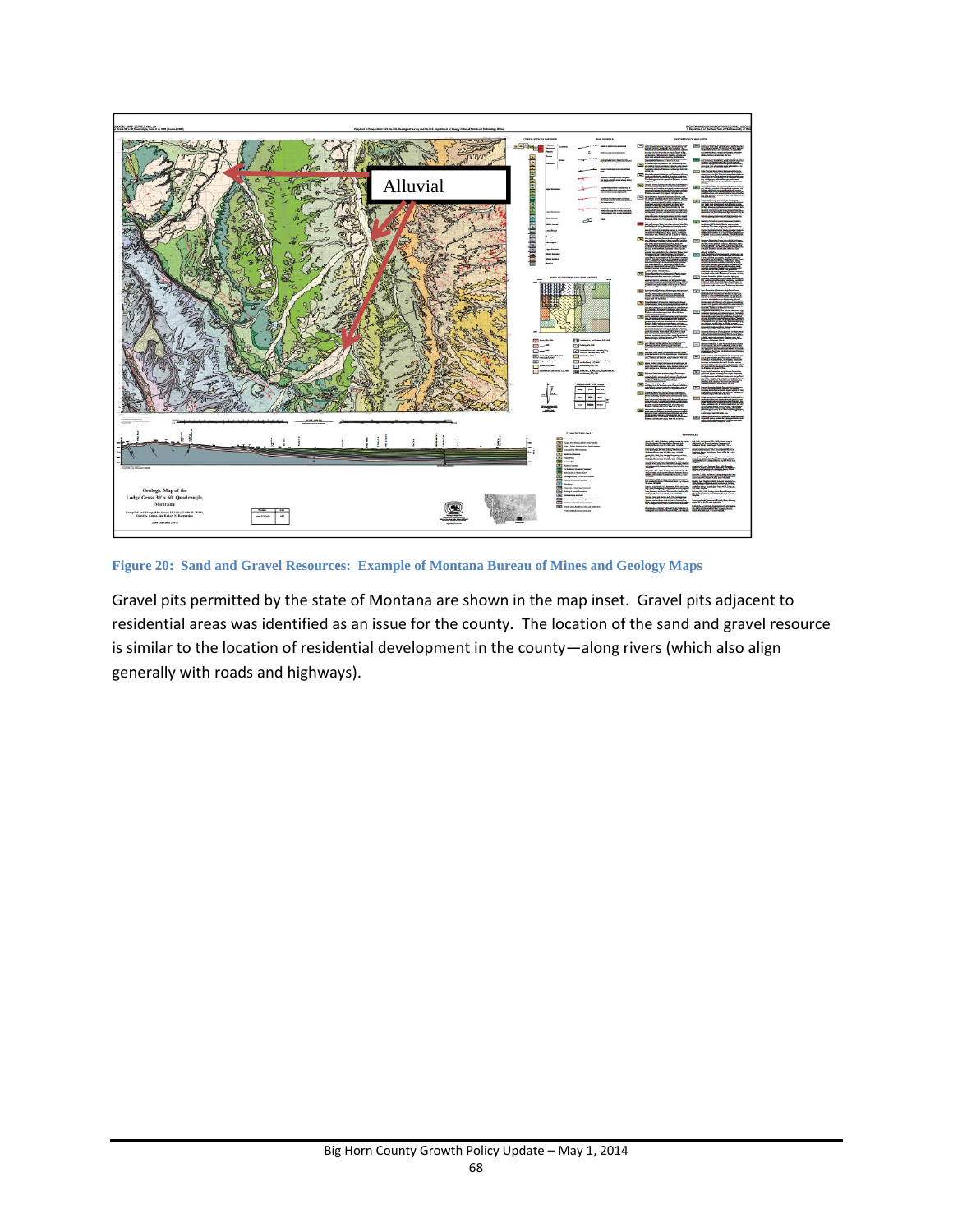

**Figure 21: Permitted Sand and Gravel Operations in Big Horn County**

# **Soil Resource**

Big Horn County contains gently sloping to very steep, shallow to very deep, well drained, sandy, loamy, and clayey textured soils. The soils were formed primarily into sedimentary beds, plains, mountains, and valleys. Soil data is available directly from the NRCS web page, "Web Soils." Data from this source can identify soil properties for specific uses.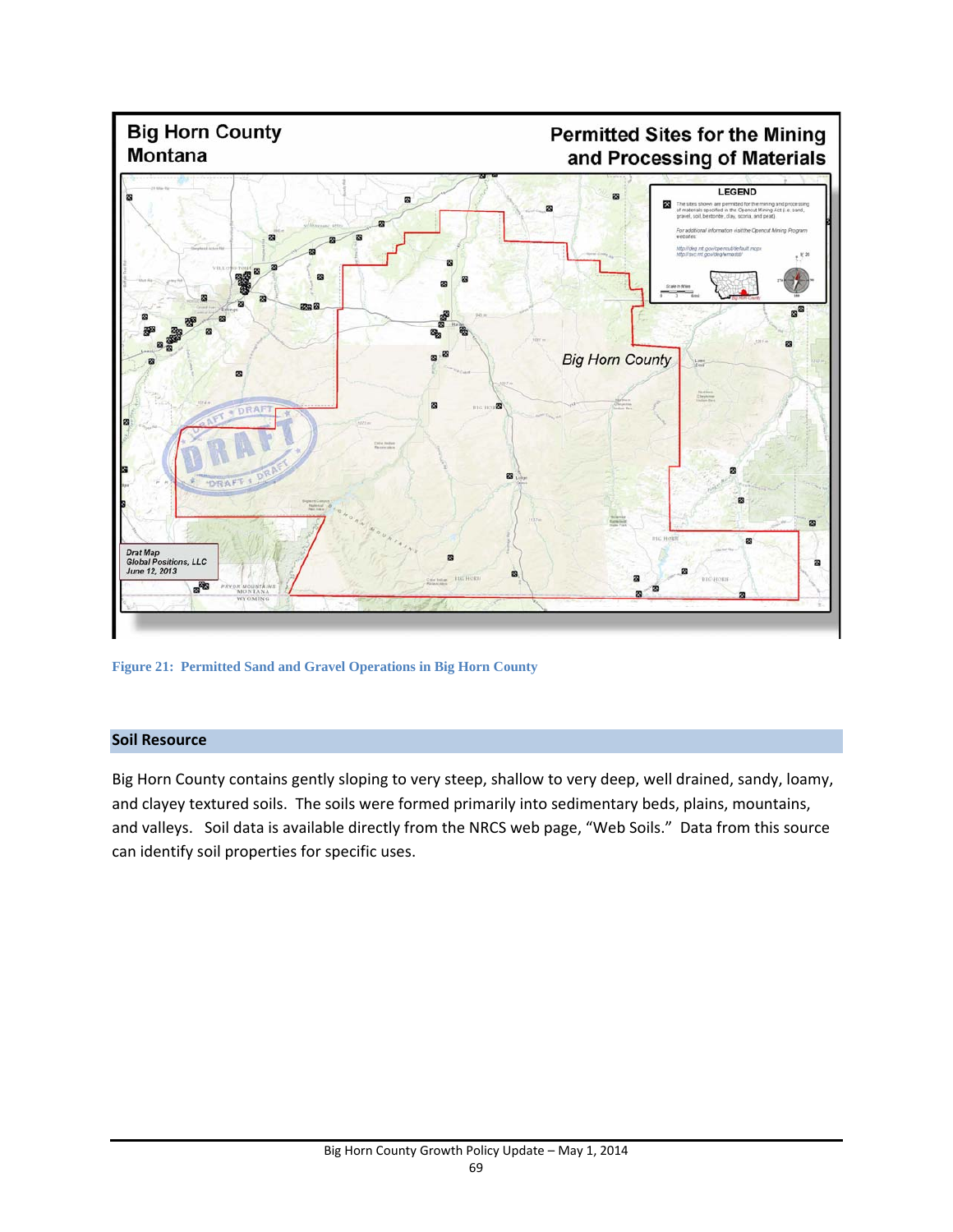| <b>Soils</b>                                            | <b>Characteristics</b>                                                                                                                                                     | <b>Primary Uses</b>                        |
|---------------------------------------------------------|----------------------------------------------------------------------------------------------------------------------------------------------------------------------------|--------------------------------------------|
| Stream terraces and<br>alluvial fans                    | deep, well-drained soils on floodplains, terraces,<br>fans                                                                                                                 | irrigated crops,<br>dryland crops, pasture |
| High gravel terraces, fans<br>and benches               | shallow to deep, nearly level to very steep,<br>undulating, well-drained soils on fans, terraces<br>and benches                                                            | small grains, rangeland                    |
| Sandstone hills                                         | moderately deep and deep, gently sloping to<br>strongly sloping and undulating hills, well-drained<br>soils on footslopes, fans, valley bottoms and<br>sedimentary uplands | range, dryfarmed<br>small grain and hay    |
| Dissected shale hills                                   | shallow to deep, nearly level to very steep, gently<br>undulating to hilly soils on fans, footslopes,<br>terraces and sedimentary uplands                                  | range, dryfarmed<br>crops, some coal       |
| Intermixed sandstone hills<br>and dissected shale hills | shallow and moderately deep, gently undulating<br>and gently sloping to very steep, well-drained                                                                           | range, dryfarmed<br>small grains           |
| Mountain soils                                          | shallow to moderately deep, undulating to<br>strongly sloping, well-drained soils on<br>sedimentary highlands                                                              | range                                      |

### **Table 21:** Big Horn County Soil Characteristics

Source: Soil Survey of Big Horn County Area, Montana (USDA and USDI in Cooperation with the Montana Agricultural Experiment Station, 1977)

#### **Water Resource**

The water resources in Big Horn County are economically valuable, valuable as habitat, and scenic. These water resources form the basis for sustaining human life, agriculture, wildlife, recreation, and the fishery.

The high elevations in the southern and western portions of the county serve as the headwaters for many of the creeks and rivers which drain generally to the north and east dropping in elevation towards the Yellowstone River Valley. Three major rivers fed by numerous tributaries flow through the county, the Big Horn, the Little Bighorn, and the Tongue. The Big Horn and Little Bighorn have their headwaters in the Big Horn and Pryor Mountains. These two rivers meet near Hardin flowing north and east eventually draining into the Yellowstone River. The Tongue River enters Big Horn County from the south, fills the reservoir, and exits the county flowing north to where it too, joins the Yellowstone. Pryor, Lodge Grass, Soap, and Rosebud are the major Creeks in the county. The Crow Irrigation project controls Willow Creek Dam which creates a sizeable impoundment and is used for irrigation and recreation. The county contains over 1,000 miles of perennial streams.

There were approximately 3500 wells in Big Horn County in April 2013. Approximately 720 new wells were drilled between 2000 and 2013.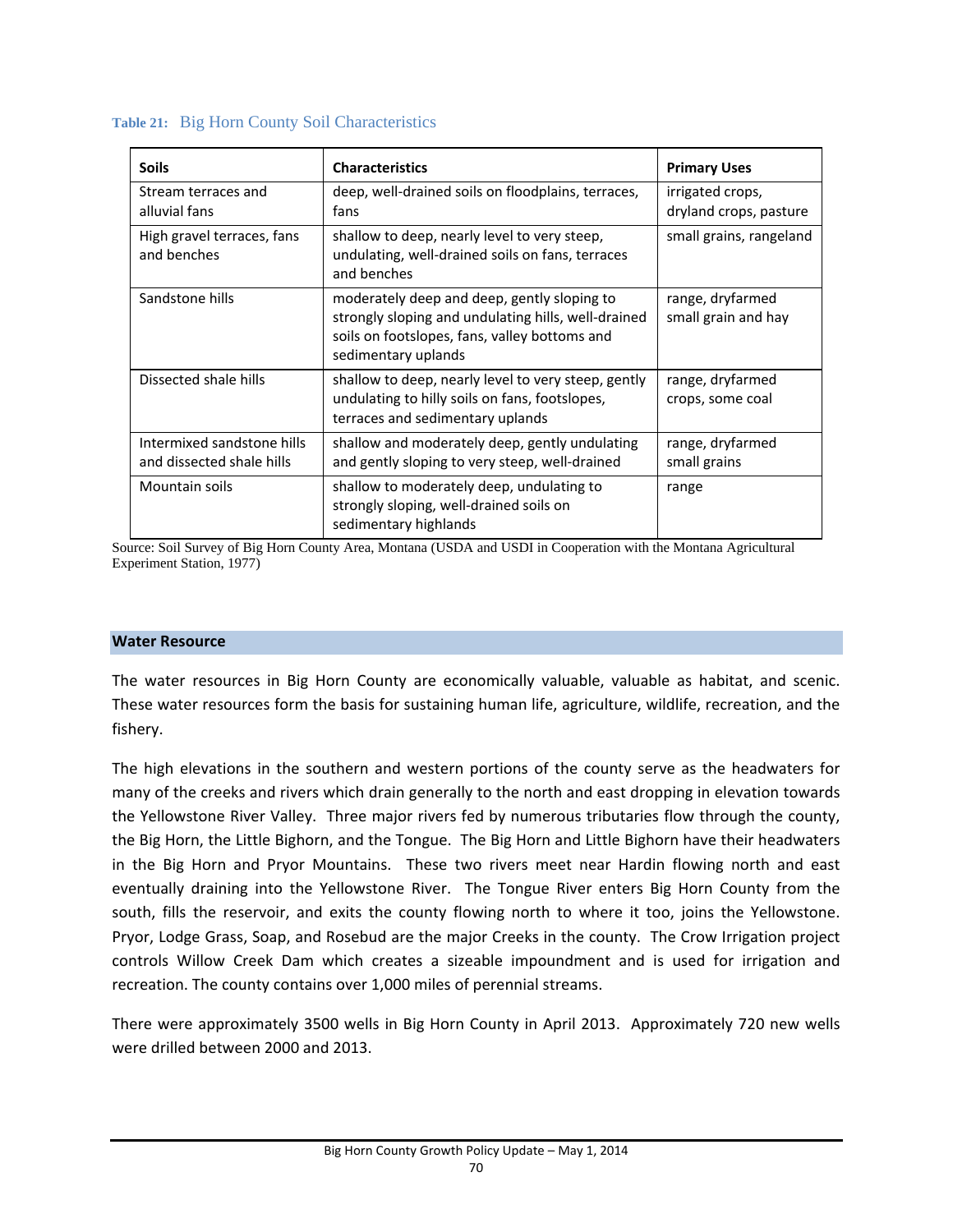**Table 22:** Water Well Information – Big Horn County:

| Number of wells in County          | 3302      |
|------------------------------------|-----------|
| Deepest well on record (feet)      | 2650      |
| Shallowest well on record (feet) 1 |           |
| Most recent well on record         | 4/25/2013 |
| Oldest well on record              | 1/1/1897  |
|                                    |           |

## **Water Well by Type of Use:**

| <b>UNKNOWN</b>               | 205  |
|------------------------------|------|
| <b>RECREATION</b>            |      |
| <b>INDUSTRIAL</b>            | 27   |
| <b>OTHER</b>                 | 54   |
| PUBLIC WATER SUPPLY          | 48   |
| <b>TEST WELL</b>             | 41   |
| <b>UNUSED</b>                | 110  |
| <b>MONITORING</b>            | 574  |
| <b>COMMERCIAL</b>            | 9    |
| <b>IRRIGATION</b>            | 130  |
| <b>RESEARCH</b>              | 202  |
| <b>GEOTHERMAL-EXTRACTION</b> |      |
| <b>COAL BED METHANE</b>      | 65   |
| <b>GEOTECH</b>               | 20   |
| <b>STOCKWATER</b>            | 1136 |
| <b>DOMESTIC</b>              | 941  |
| * Total                      | 3564 |
| $\sim$                       |      |

Source: Montana Groundwater Information Website:

http://mbmggwic.mtech.edu/sqlserver/v11/reports/CountyStatistics.asp?MTCounty=BIG+HORN

The Montana Department of Natural Resources and Conservation (DNRC) maintains a listing of all dams in the county with a capacity of 50 or more acre feet of water. There are four major holding dams in Big Horn County: Yellowtail on the Big Horn (two dams) in extreme canyon lands, Tongue River in rough hills, and Willow Creek. These major dams were constructed for irrigation water storage and recreation. (Big Horn County PDM Plan)

In 1981, the Federal Emergency Management Agency (FEMA) completed mapping of the 100‐year floodplain within the Town of Lodge Grass and for Big Horn County areas outside of the Crow and Northern Cheyenne Indian Reservations. Mapping of the Little Big Horn and Big Horn Rivers has been completed, but have not yet been accepted by FEMA. (Big Horn County PDM Plan)

The Crow Tribe Water Rights Settlement and Compact was signed into law by President Obama in 2010 and ratified by the Crow Tribe in 2011. Together, the Settlement Act and the Compact quantify the Tribe's water rights and authorize funding of \$131.8 million for the rehabilitation and improvement of the Crow Irrigation Project and \$246.4 million for the design and construction of a water system to serve numerous reservation communities, as well as funding totaling more than \$81 million for tribal water administration and for a portion of costs for the irrigation and municipal water systems. The Settlement also provides funding to boost energy development projects such as hydropower generation at Yellowtail Afterbay Dam, clean coal conversion, and other renewable energy projects. (U.S. Department of Interior, April 27, 2012 news release)